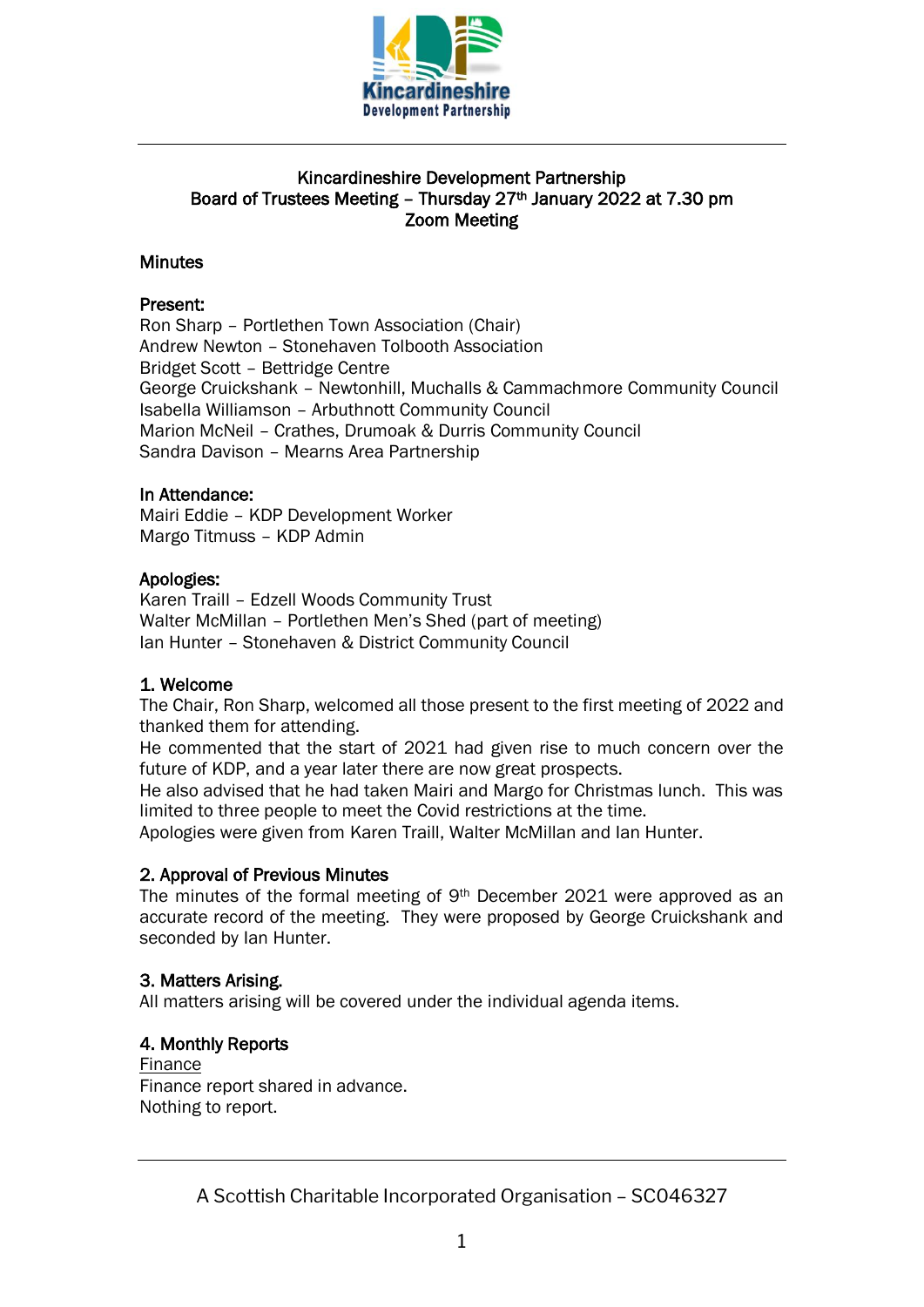

## New Members

Membership applications were received from Johnshaven Village Hall Committee, Durris Kirkton Hall, Crathes Public Hall Trust and Muchalls Village Association. These were unanimously accepted by the Trustees.

## 5. Sub-group / Committee Reports

**Governance** Nothing to report

#### Windfarm Subgroup

St John's Hill Community Fund is now open.

### 6. KDP Development Officer Report

This report was shared in advance of the meeting. This included:

- Big Halls Tour Tour of K&M Halls continued now visited 17 halls and have posted about each on Facebook. Information requested on becoming a SCIO; air source heating; insurance and first aid training. Will look to offer further support on these topics. 3 networking /training events are planned for the halls in March. The topics to be covered are use of social media/ marketing and risk assessments. Margo is looking into KDP arranging suitable first aid training for hall committees. Looking to extend project to support emergency response groups who have used village halls throughout Covid.
- Platinum Jubilee Coastal Path Launch Event -Involved in a small group looking at launching this legacy project which aims to encourage communities to get involved with developing their local stretch of the coastal path. It is hoped the path will eventually be complete from St Cyrus to Cullen. The successful path project from St Cyrus to Johnshaven has been carried out by community group MERCHAT and it is hoped this can provide a template for other groups. The launch event for the St Cyrus – Portlethen stretch will be held at Macphies of Glenbervie in May and KDP are involved in identifying groups that could take part in the project and assisting at the launch event.
- Challenge Fund Project The funding for this has been secured and we are planning a Strategy Day for trustees and staff with the consultant, in February. This will be the start of a 6-month project aimed at mapping out the potential future opportunities for KDP. There will also be one-to-one session between the consultant and board members.
- General Assistance given on constitutions, becoming SCIOs and dissolving a private trust. Mairi attended a Greener K&M meeting to see what environmental issues were being discussed and whether they needed any support. The group is currently discussing its role and remit. Letters sent to Community Councils requesting Trustee representatives for the Board. No responses yet, although a potential rep has been found for Crathes, Drumoak & Durris.

A Scottish Charitable Incorporated Organisation – SC046327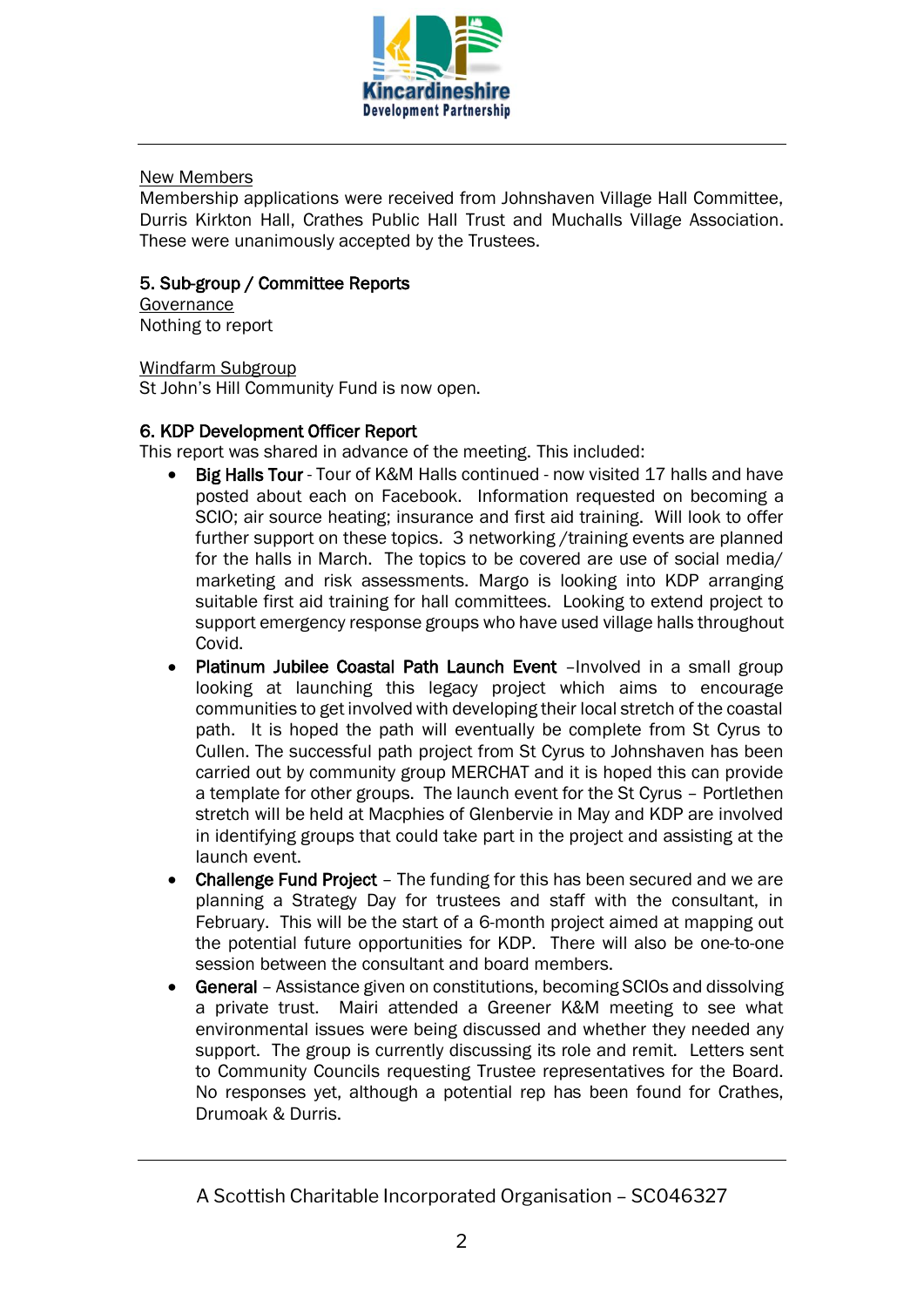

- Funding/Future Plans Continued research into future funding opportunities and potential projects for KDP. There are significant funding opportunities in the near future, but further discussion is needed on the potential of KDP starting to actively manage community projects. To be discussed further at the Strategy Day. A few ideas for future initiatives:
	- o Social Enterprise Workshop
	- o Community Hub (Trial Project)
	- o SCIO Workshop
	- o Community Transport Research
	- o "Made in the Mearns" showcase.

George applauded Mairi's enthusiasm and requested more information on the proposed projects so trustees have a greater knowledge in advance of Strategy Day. Ron commented that it was good to have open discussion on the possibilities and that this will help with agreeing the future direction.

## Action – Mairi to provide the trustees with further information on the proposed projects

# 7. Funding

Covered in Development Officer's Report

## 8. Challenge Fund

The initial session, on Friday 18th February, will be an opportunity for open and honest discussion on the future of KDP. This project is fully funded. The session is to be held at the Station Hotel in Stonehaven between 10.30am – 3pm and will include lunch. It is hoped that most Trustees will be available to attend at least part of the event.

# 8. SLA – Community Planning

Aberdeenshire Council's Community Planning Dept has produced a draft SLA for discussion.

Mairi clarified that the hours of work are based on 7.25 hours per day, and an hourly staff rate of £20.60. Discussion centred around a proposed annual rate increase to cover inflation.

It was also discussed that clarity was required on other areas of the SLA and that Ron would feedback the comments to the Area Manager, Bruce Stewart.

## Action – Ron to amend SLA and share with trustees for comment before returning to Bruce Stewart

### 9. Staffing

It was agreed that staffing levels must be considered, especially if the SLA is accepted.

Mairi is happy to continue working approximately 20-25 hours a week with additional hours when necessary. Margo is happy to regularly work 20 hours a week, with the option for more hours on an occasional basis. It is necessary to look at roles and responsibilities of a potential third person.